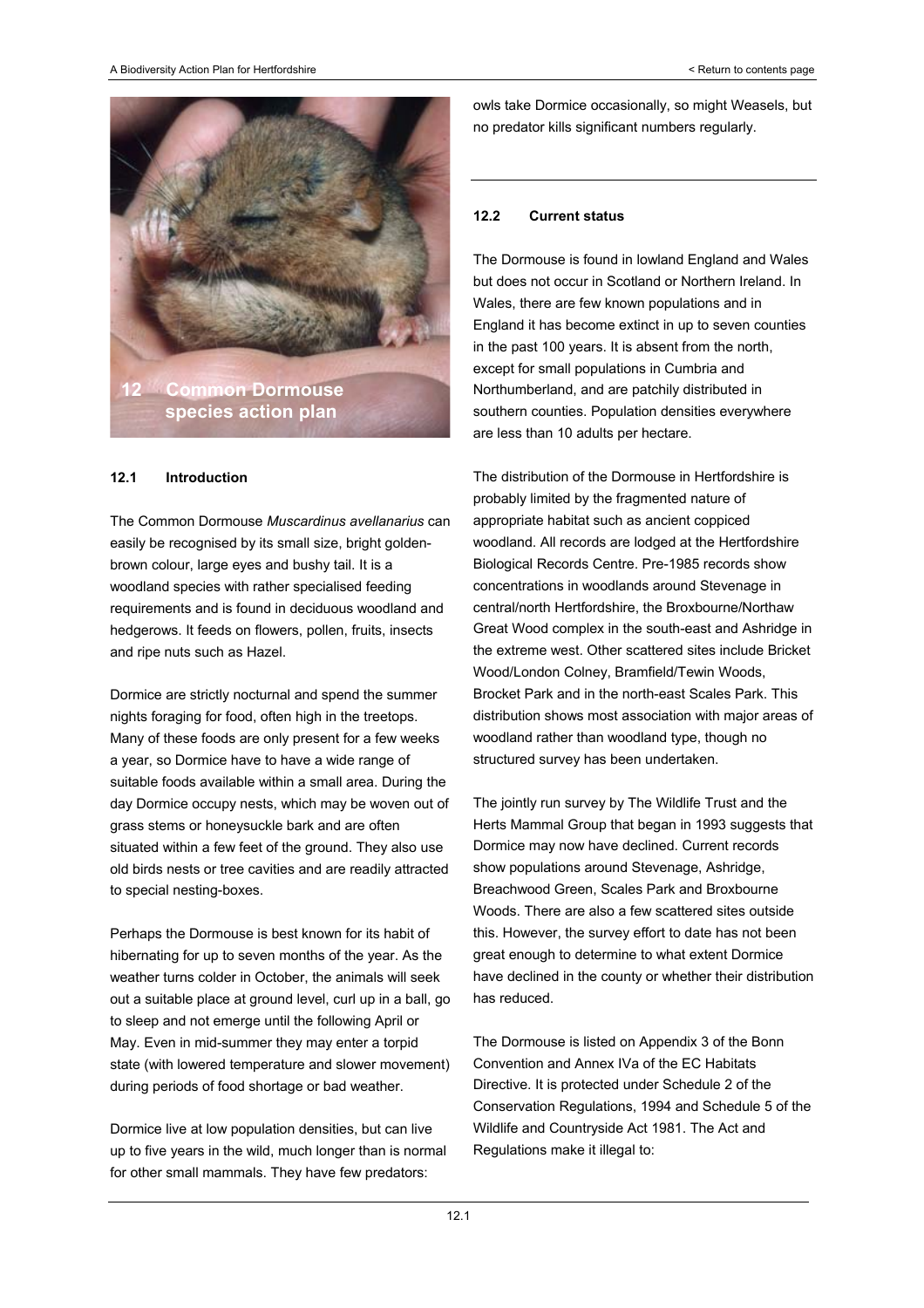- intentionally or deliberately kill, injure or capture Dormice
- deliberately disturb Dormice (whether in nest or not)
- damage or destroy Dormouse breeding sites or resting places
- possess or transport a Dormouse or any part of a Dormouse, unless acquired legally
- sell, barter or exchange Dormice, or parts of Dormice.

## **12.3 Current factors causing loss or decline**

## *12.3.1 Loss of habitat*

There has been a 44% loss of ancient semi-natural woodland in Hertfordshire over the last 50 years, which when suitably managed provides optimum habitat for the Dormouse. Loss of overgrown hedgerows also removes habitat and removes corridors between otherwise isolated woodland areas.

## *12.3.2 Decline in woodland management*

The sharp decline in coppicing this century has led to a senile shrub layer and heavy shading by taller trees, reducing habitat suitability.

## *12.3.3 Inappropriate woodland management*

Large-scale coppicing renders extensive areas unusable for up to five years by creating open ground which the animals are reluctant to cross. Depending on the pattern of felling coupes, on small sites this can act as a barrier to Dormice reaching potentially important food resources. This can put pressure on individuals and reduce a population to vulnerable levels. On larger sites where sufficient quality habitat remains this is not such a problem.

Too short a rotation coppice (e.g. 10-12 years) may not allow Hazel to grow old enough to produce much food, but left longer Hazel gets shaded out. As long as there is a wide range of coppice within a wood, suitable habitat will be present. This is only likely to occur in well managed coppice.

Plantation forestry produces areas of low species diversity, with little understorey under tall, upright trees. This results in unsuitable habitat except where there are shrubby areas at the margins.

Even where there are shrubby margins, lack of management of these, particularly on favoured sunny south and west sides, may result in the loss of the ideal dense tangled conditions as the shrubs grow taller.

# *12.3.4 Fragmentation and isolation of remaining habitat*

Isolated populations are very vulnerable due to their low reproductive potential and limited powers of dispersal. This reduces the chance of immigrants reinforcing existing populations or colonising suitable empty habitats leading to local extinctions.

Retention and management of hedgerows, as links between woodlands and suitable habitat in their own right, is a key factor in maintaining local populations.

# *12.3.5 Climatic factors*

The Dormouse is at the limit of its range in Britain. Variations in length of seasons for both activity and hibernation, low summer temperatures and heavy rain all play havoc with hibernation, breeding, and feeding strategies better suited to the more predictable continental climate of warm dry summers and cold dry winters.

# *12.3.6 Grazing animals*

The presence of too many deer in a wood suppresses regeneration and severely damages the vital shrub understorey that provides so much of the food resources needed by Dormice.

## *12.3.7 Other threats*

There is no evidence of significant illegal persecution or collecting. There are no predators which regularly take Dormice. Road deaths appear to be infrequent and there is no sign of epizootic disease. Warfarin, put out to control squirrels, may be a danger locally. It is also thought that competition with grey squirrels for food may be an important issue.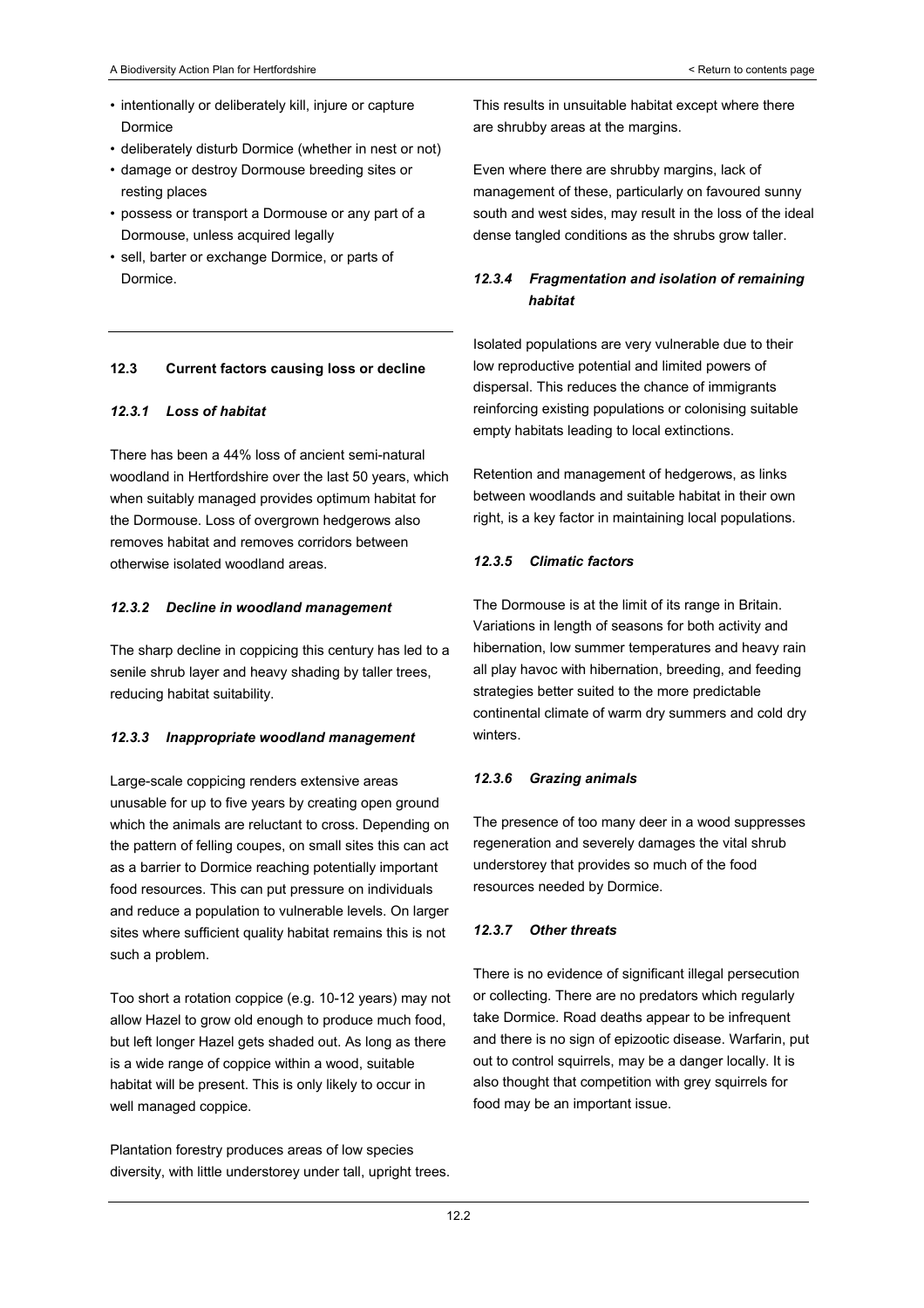#### **12.4 Current action**

In 1992 the Dormouse was added to English Nature's Species Recovery Programme. Funding from this allowed the Herts & Middlesex Wildlife Trust to set up the Hertfordshire Dormouse Project. This later became a joint Wildlife Trust and Herts Mammal Group project. The aim is to establish a clear idea of the status of the Common Dormouse in the county and to develop a strategy for their survival. Following several years of survey work a nestbox scheme has been established in a selection of woods known to contain Dormice, aimed at monitoring the dynamics of these populations.

A public participation exercise (the 'Great Nut Hunt') – to encourage people to hunt for signs of Dormice in their local area – began in 1996 to increase awareness and to improve knowledge of Dormouse distribution. The Herts Mammal Group helped promote this locally.

Ecological research at a national level, has led to practical proposals for conservation management. In 1996 English Nature published 'The Dormouse Conservation Handbook'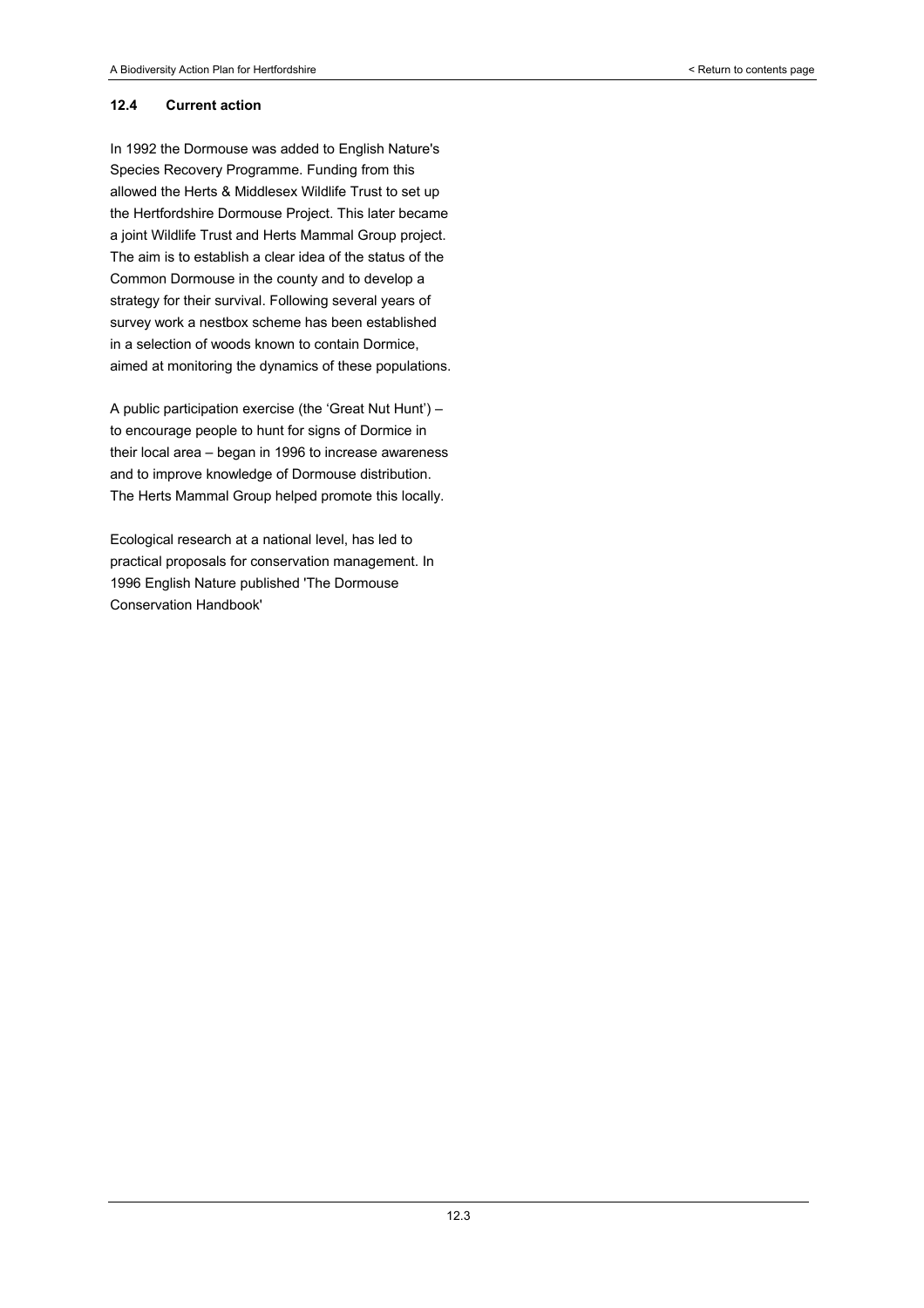.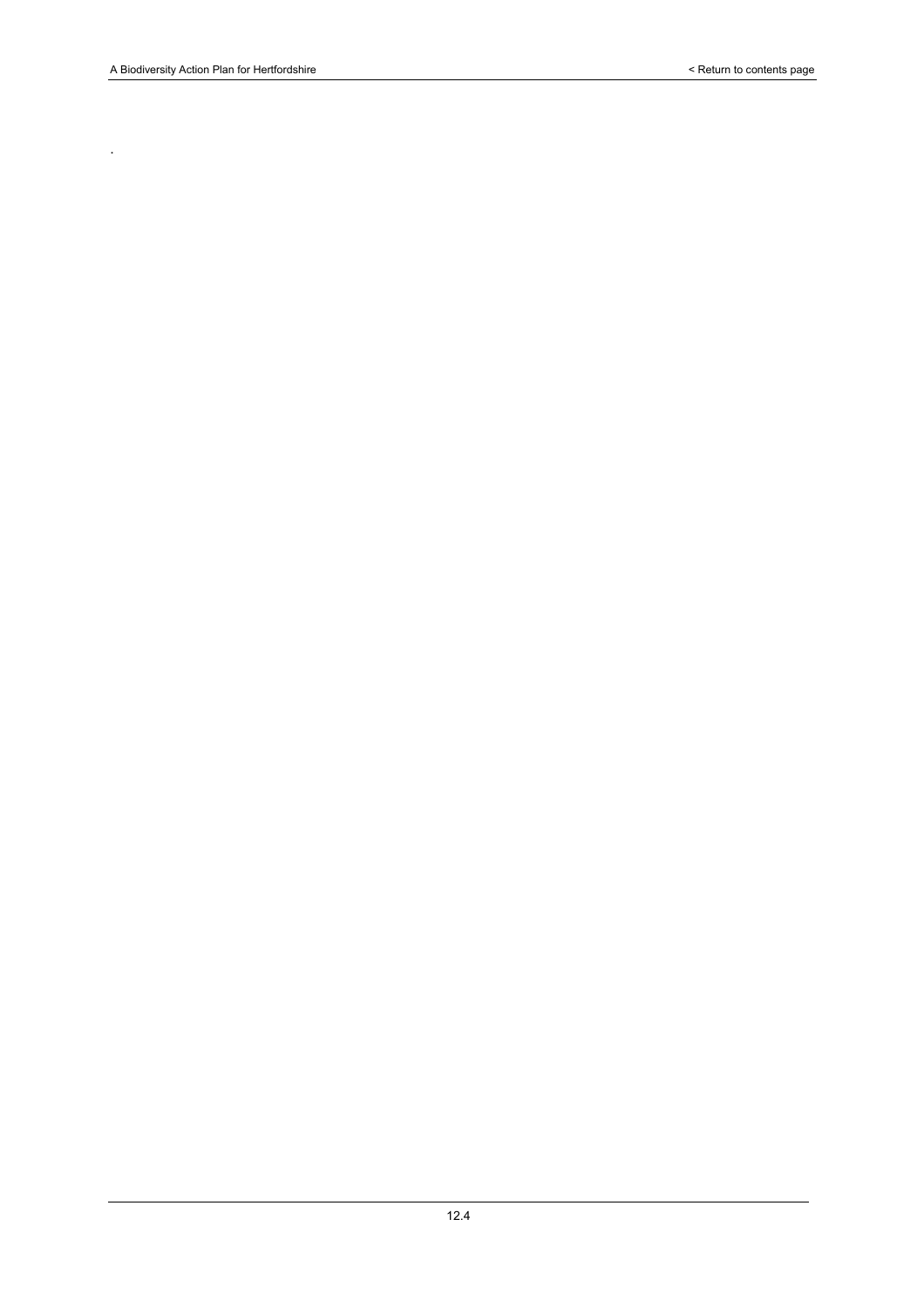# **12.5 Common Dormouse Action Plan (Draft)**

# *Objectives, actions and targets*

# **Objective 1:** To update our knowledge of Dormouse distribution in Hertfordshire

# **Target:** Set up a countywide survey programme by 2007

| <b>Action</b> | <b>Action</b>                                | <b>Target</b> | <b>Target</b> | Lead        | <b>Other partners</b> |
|---------------|----------------------------------------------|---------------|---------------|-------------|-----------------------|
| code          |                                              | start date    | end date      | partner     |                       |
| D/A/1.1       | Collate all current survey information and   | 2003          | 2004          | <b>HBRC</b> | HMWT, HMG,            |
|               | map onto GIS                                 |               |               |             | <b>County Mammal</b>  |
|               |                                              |               |               |             | Recorder              |
| D/A/1.2       | Produce a historical and recent distribution | 2003          | 2004          | <b>HBRC</b> |                       |
|               | map.                                         |               |               |             |                       |
| D/A/1.3       | Re-develop survey methodology and            | 2004          | 2004          | <b>HBRC</b> |                       |
|               | distribute to surveyors                      |               |               |             |                       |
| D/A/1.4       | Survey existing sites with recent records to | 2004          | 2005          | <b>HMG</b>  | CMS, HMWT,            |
|               | verify continued presence                    |               |               |             | NT, LA's, HBRC,       |
|               |                                              |               |               |             | volunteers            |
| D/A/1.5       | Survey historic sites to verify continued    | 2005          | 2006          | <b>HMG</b>  | CMS, HMWT,            |
|               | presence                                     |               |               |             | NT, LA's, HBRC,       |
|               |                                              |               |               |             | volunteers            |
| D/A/1.6       | Survey suitable areas where there are no     | 2006          | 2007          | <b>HMG</b>  | CMS, HMWT,            |
|               | known records for Dormice                    |               |               |             | NT, LA's, HBRC,       |
|               |                                              |               |               |             | volunteers            |

# **Objective 2:** To gain a better understanding of habitat usage by Dormice in the County

# **Target:** Produce detailed study report by 2008

| <b>Action</b><br>code | <b>Action</b>                                                                  | <b>Target</b><br>start date | <b>Target</b><br>end date | Lead<br>partner | <b>Other partners</b> |
|-----------------------|--------------------------------------------------------------------------------|-----------------------------|---------------------------|-----------------|-----------------------|
| D/A/2.1               | Develop a project proposal for a detailed<br>site specific habitat usage study | 2006                        | 2007                      | <b>HMG</b>      |                       |
| D/A/2.2               | Carry out Dormouse habitat study                                               | 2006                        | 2008                      | <b>HMG</b>      |                       |
| D/A/2.3               | Produce report and disseminate results                                         | 2007                        | 2008                      | <b>HMG</b>      |                       |
| D/A/2.4               | Continue to monitor existing populations                                       | 2006                        | Annually                  | <b>HMG</b>      |                       |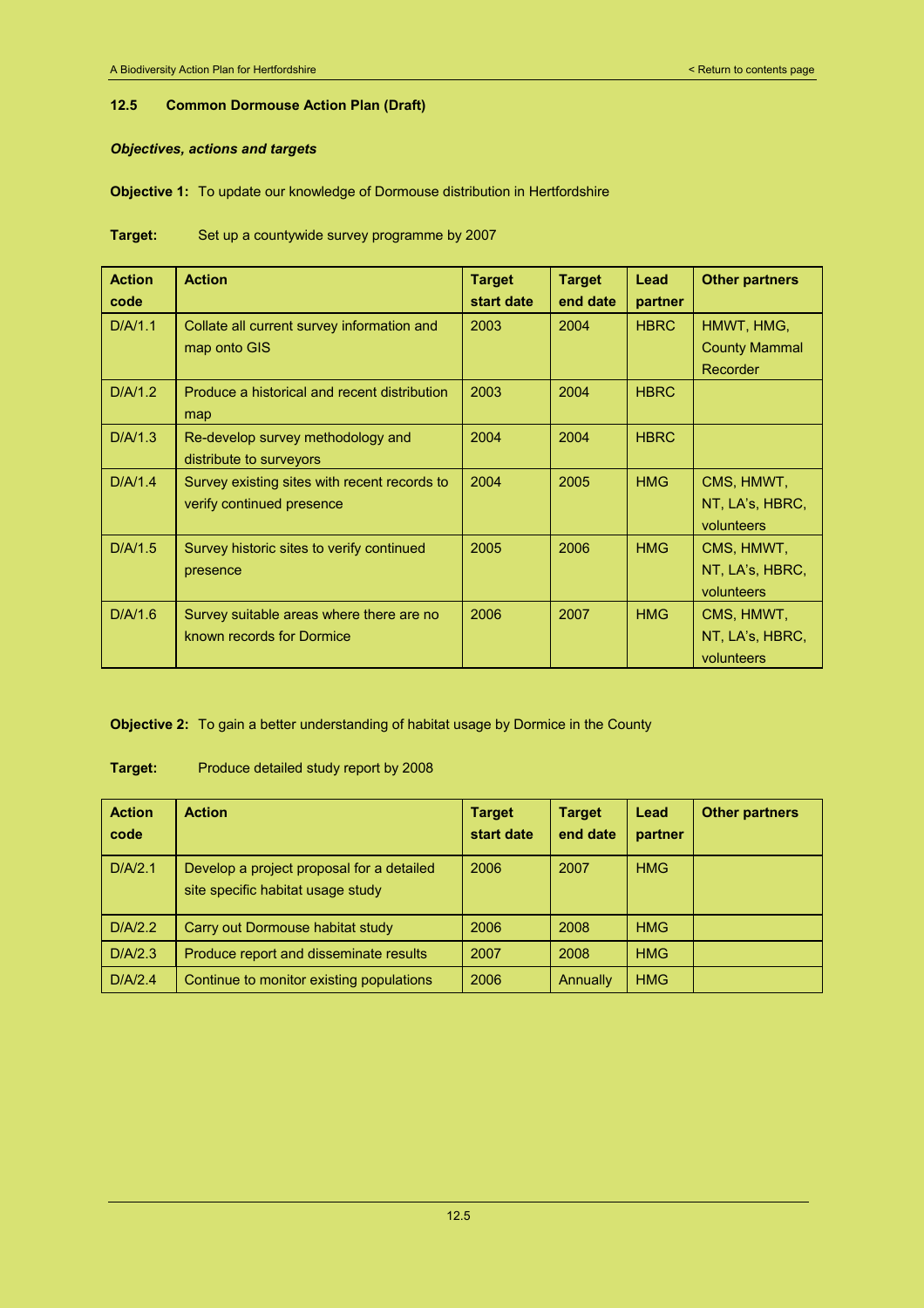#### **Objective 3:** To maintain and enhance the current county population

| Target: | Secure appropriate habitat management on all existing sites and surrounding areas by 2008 |  |  |
|---------|-------------------------------------------------------------------------------------------|--|--|
|         |                                                                                           |  |  |

| <b>Action</b><br>code | <b>Action</b>                                                                                                 | <b>Target</b><br>start date | <b>Target</b><br>end date | Lead<br>partner | <b>Other partners</b>     |
|-----------------------|---------------------------------------------------------------------------------------------------------------|-----------------------------|---------------------------|-----------------|---------------------------|
| D/A/3.1               | Ensure Dormouse Wildlife Sites are<br>protected in local plans and through the<br>development control process |                             | As<br>reviewed            | <b>HBRC</b>     | LA's                      |
| D/A/3.2               | Identify and contact landowners of existing<br>sites to provide habitat management advice                     | 2005                        | 2007                      | <b>WSP</b>      | <b>HMG</b>                |
| D/A/3.3               | Secure appropriate habitat management on<br>existing sites                                                    | 2005                        | 2008                      | <b>CMS</b>      | HMG, LA's,<br><b>HMWT</b> |

# **Objective 4:** To raise awareness of the conservation needs of the Dormouse to key target audiences, such as woodland owners/managers, mammal enthusiasts and the general public

#### **Target:** Establish a demonstration site by 2008 and establish annual training visits

| <b>Action</b><br>code | <b>Action</b>                                                                | <b>Target</b><br>start date | <b>Target</b><br>end date | Lead<br>partner | <b>Other partners</b> |
|-----------------------|------------------------------------------------------------------------------|-----------------------------|---------------------------|-----------------|-----------------------|
| D/A/4.1               | Hold a survey techniques training day                                        | 2004                        | 2004                      | <b>HMG</b>      | <b>HMWT</b>           |
| D/A/4.2               | Co-ordinate public participation in the<br>national 'Great Nut Hunt'         |                             | Annually                  | <b>HMWT</b>     |                       |
| D/A/4.3               | Establish a Dormouse conservation<br>demonstration site                      | 2004                        | 2008                      | <b>HMG</b>      |                       |
| D/A/4.4               | Organise training visits to demonstration<br>site for woodland practitioners | 2008                        | Annually                  | <b>HMG</b>      |                       |

#### **Relevant Action Plans:**

# *Hertfordshire Plans*

Woodland; Farmland

*National Plans*  Dormouse; Ancient and/or species-rich hedgerows; Broadleaved, mixed and yew woodland Habitat Statement

#### **Abbreviations (Partners)**

**CMS** – Countryside Management Service **HBRC** – Hertfordshire Biological Records Centre **HMG** – Herts Mammal Group **HMWT** – Herts & Middlesex Wildlife Trust **LA's** – Local Authorities **NT** – National Trust **WSP** – Wildlife Sites Partnership (HMWT, HBRC, CMS, FWAG, EA, EN, DEFRA, Chilterns AONB)